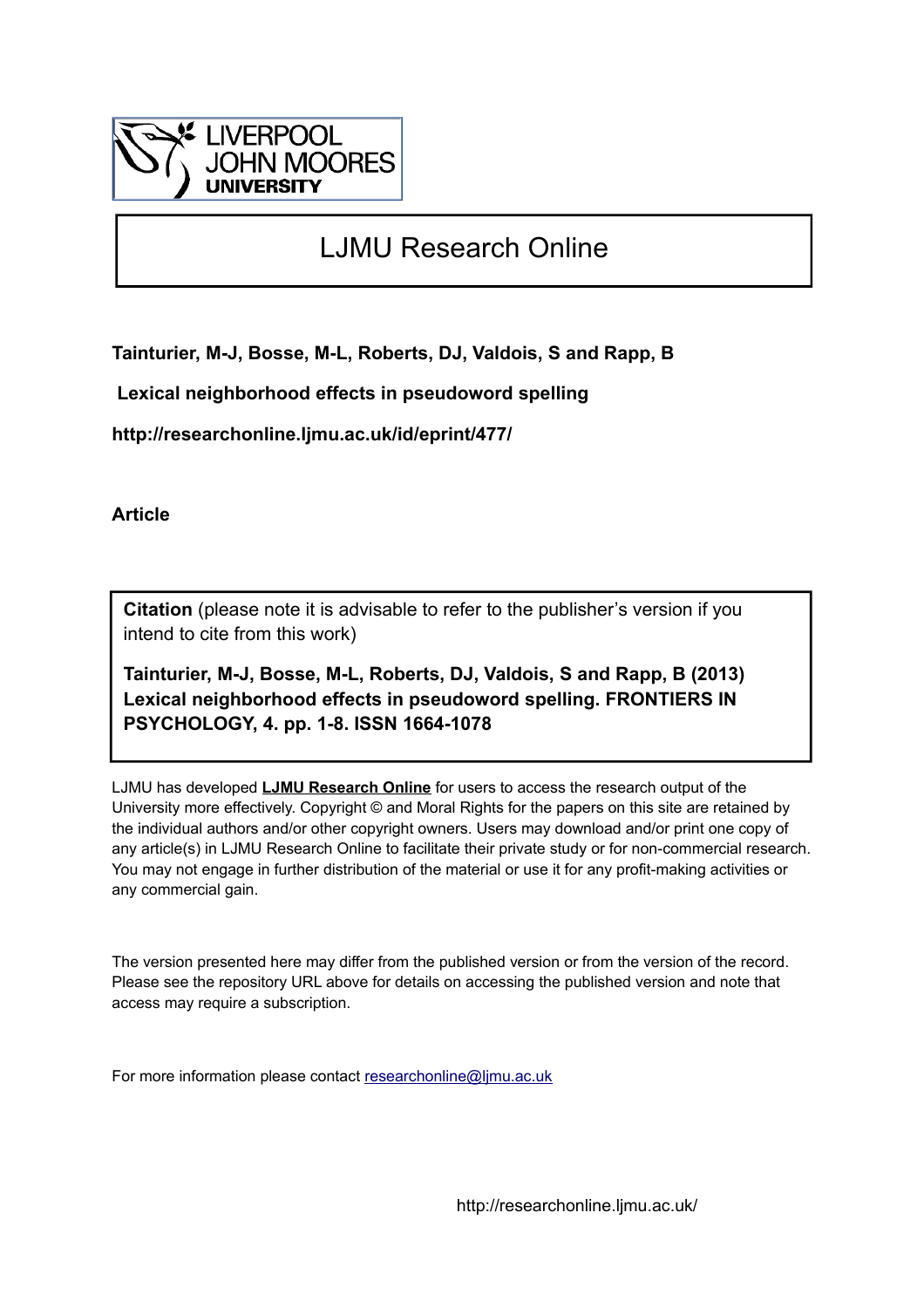

# [Lexical neighborhood effects in pseudoword spelling](http://www.frontiersin.org/journal/10.3389/fpsyg.2013.00862/abstract)

# *[Marie-Josèphe Tainturier](http://www.frontiersin.org/people/u/34262) 1\*, [Marie-Line Bosse](http://community.frontiersin.org/people/Marie-lineBosse/67554)2 , [Daniel J. Roberts1](http://community.frontiersin.org/people/DanielRoberts_1/111407), [Sylviane Valdois](http://community.frontiersin.org/people/SylvianeValdois/10614) <sup>2</sup> and [Brenda Rapp](http://community.frontiersin.org/people/BrendaRapp/33168)3*

<sup>1</sup> School of Psychology, Bangor University, Bangor, Gwynedd, UK

<sup>2</sup> Laboratoire de Psychologie et NeuroCognition, CNRS UMR 5105, University of Grenoble, France

<sup>3</sup> Cognitive Science Department, Johns Hopkins University, Baltimore, MA, USA

#### *Edited by:*

Sonia Kandel, University Grenoble Alpes – LPNC-CNRS UMR 5105, France

#### *Reviewed by:*

Cyril Perret, University of Paris XIII, France Sebastien Pacton, Université Paris Descartes, France

#### *\*Correspondence:*

Marie-Josèphe Tainturier, School of Psychology, Bangor University, Brigantia Building, Bangor, Gwynedd LL57 2AS, UK e-mail: [m.j.tainturier@bangor.ac.uk](mailto:m.j.tainturier@bangor.ac.uk)

The general aim of this study is to contribute to a better understanding of the cognitive processes that underpin skilled adult spelling. More specifically, it investigates the influence of lexical neighbors on pseudo-word spelling with the goal of providing a more detailed account of the interaction between lexical and sublexical sources of knowledge in spelling. In prior research examining this topic, adult participants typically heard lists composed of both words and pseudo-words and had to make a lexical decision to each stimulus before writing the pseudo-words. However, these priming paradigms are susceptible to strategic influence and may therefore not give a clear picture of the processes normally engaged in spelling unfamiliar words. In our two Experiments involving 71 French-speaking literate adults, only pseudo-words were presented which participants were simply requested to write to dictation using the first spelling that came to mind. Unbeknownst to participants, pseudo-words varied according to whether they did or did not have a phonological word neighbor. Results revealed that low-probability phoneme/grapheme mappings (e.g., /o/ -> aud in French) were used significantly more often in spelling pseudo-words with a close phonological lexical neighbor with that spelling (e.g., /krepo/ derived from "crapaud," /krapo/) than in spelling pseudo-words with no close neighbors (e.g., /frøpo/). In addition, the strength of this lexical influence increased with the lexical frequency of the word neighbors as well as with their degree of phonetic overlap with the pseudo-word targets.These results indicate that information from lexical and sublexical processes is integrated in the course of spelling, and a specific theoretical account as to how such integration may occur is introduced.

**Keywords: pseudoword spelling, skilled spelling, literacy, spelling models, neighborhood activation**

## **INTRODUCTION**

Spelling is generally assumed to involve two major processes, or "routes" (**[Figure 1](#page-2-0)**). First, one can access the stored spellings of familiar words in an "orthographic lexicon," following activation from the phonological lexicon and/or the semantic system. This lexical process is necessary when spelling words with ambiguous or irregular spellings such as "two" or "colonel." Second, spelling can occur via a sublexical phonology to orthography conversion process. In contrast to the lexical process, the sublexical process can generate plausible spellings for unfamiliar words or pseudo-words. In "deep" orthographies such as English or French, phonemes can often be spelled in several ways. The sublexical spelling process is thought to be sensitive to the relative probability of use of different phoneme-grapheme mappings. For instance, KEET would be more likely than KEIT in response to /ki:t/ because  $(i:/->EE$  (as in "meet") is a more probable mapping than  $(i:/-)$ >EI (as in "seize"; [Hanna et al.](#page-7-0), [1966](#page-7-0); [Baxter and Warrington](#page-6-0), [1987;](#page-6-0) [Barry and Seymour, 1988;](#page-6-0) [Sanders and Caramazza, 1990](#page-7-0); [Fry](#page-7-0), [2004\)](#page-7-0). Thus, spelling words through the sublexical process alone may lead to phonologically plausible errors such as "phone"-> FONE or "colonel" -> KERNEL in which low probability phoneme-grapheme mappings are replaced with higher probability mappings. Indeed, such errors are a characteristic

feature of the spelling performance of brain damaged individuals with an impaired lexical process, as observed in "surface dysgraphia" [\(Tainturier and Rapp, 2001\)](#page-7-0). Although the existence of two processes with these general characteristics has been assumed in m[ost written language research \(for a review see:](#page-7-0) Tainturier and Rapp, [2001](#page-7-0)) there is little consensus concerning the specific nature of these processes or their relationships. In this paper, we will address the following question: are lexical and sublexical spelling processes essentially independent or do they interact and, if so, how?

Several strands of evidence point to some degree of interaction between lexical and sublexical spelling processes. First, it appears that spelling real words can be influenced by sublexical information. One important source of evidence in this respect comes from the analysis of the spelling performance of dysgraphic patients with [an impaired lexical spelling process \(e.g.,](#page-7-0) Hillis and Caramazza, [1991;](#page-7-0) [Miceli et al., 1994](#page-7-0), [1999](#page-7-0); [Hillis et al., 1999;](#page-7-0) [Folk et al.](#page-7-0), [2002;](#page-7-0) [Rapp et al.](#page-7-0), [2002](#page-7-0); [Folk and Jones](#page-6-0), [2004](#page-6-0); [Laiacona et al., 2009](#page-7-0)). For example, the dysgraphia of case LAT was characterized by the production of phonologically plausible errors [\(Rapp et al.](#page-7-0), [2002\)](#page-7-0), pointing to a failure of the lexical process with an increased reliance on sublexical conversion when spelling words. However, LAT's phonologically plausible errors often contained lexically correct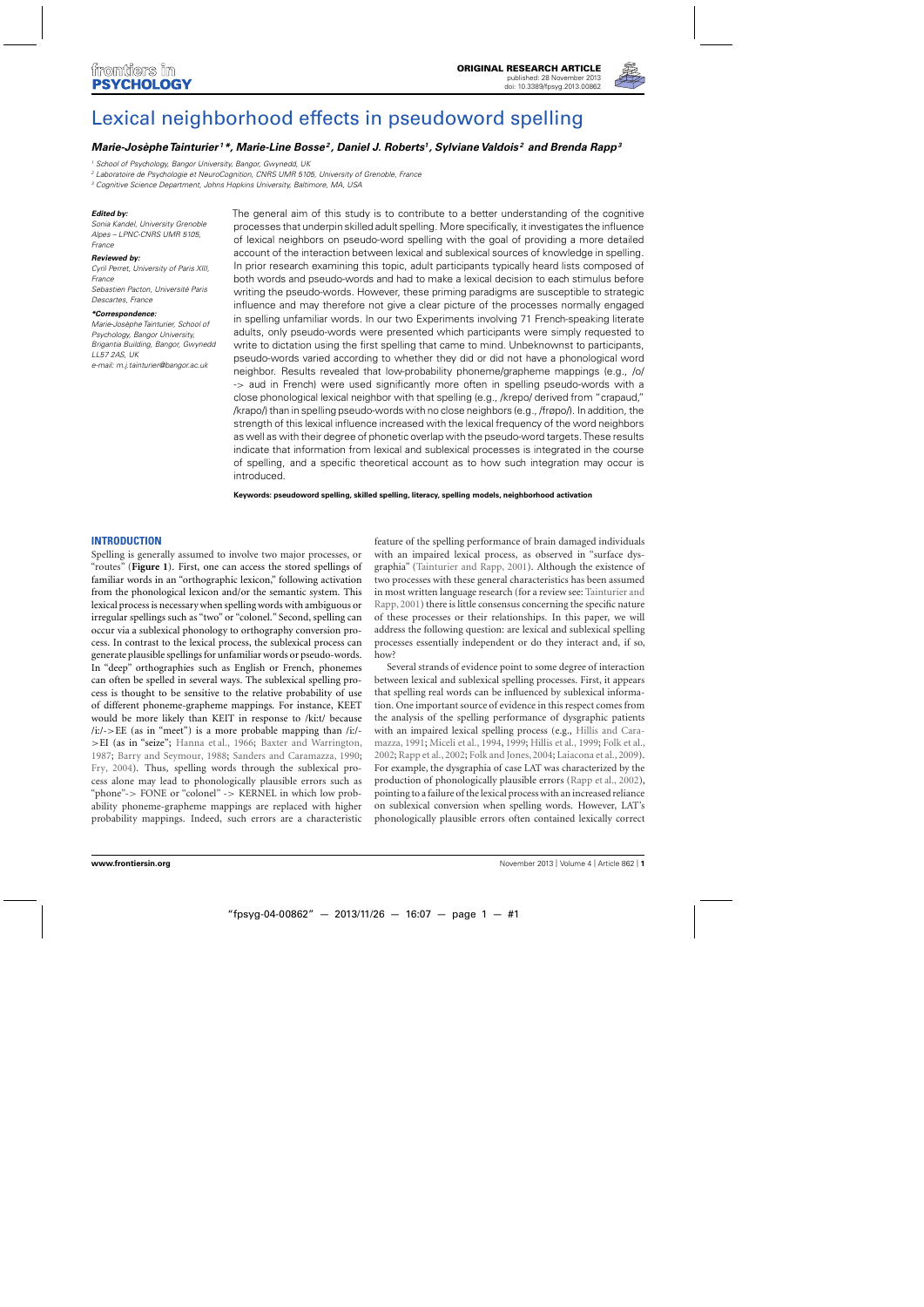<span id="page-2-0"></span>

elements that were of such low phoneme-grapheme probability that it was very unlikely that they could have been generated by the sublexical process alone (e.g., "bouquet" -> BOUKET; "knowledge" -> KNOLIGE). In support for a lexical source of these elements, LAT produced significantly more low probability spellings (e.g.,  $/el/ \rightarrow ET$ ) in his phonologically plausible, yet erroneous, responses to words than in his spelling of phonologically similar pseudo-words (e.g., spelling /b ou k ei/ -> BOUKET, but /l ou k ei/ -> LOKAY). This indicates that many of LAT's phonologically plausible errors resulted from the blending of partial lexical knowledge with sublexical information. It has also been shown that word and pseudo-word spelling of dysgraphic patients is influenced by orthographic neighborhood [\(Sage and Ellis](#page-7-0), [2006\)](#page-7-0), which could be taken to imply lexical/sublexical interactivity.

Second, evidence for the interaction of lexical and sublexical information comes from studies of lexical priming effects on pseudo-word spelling in unimpaired adults [\(Campbell](#page-6-0), [1983;](#page-6-0) [Barry and Seymour](#page-6-0), [1988;](#page-6-0) [Seymour and Dargie](#page-7-0)[,](#page-6-0) [1990](#page-7-0)[;](#page-6-0) Dixon and Kaminska, [1994](#page-6-0); [Barry and De Bastiani, 1997](#page-6-0); [Perry, 2003;](#page-7-0) [Folk and Rapp, 2004](#page-6-0); [Bonin et al., 2005;](#page-6-0) [Martin and Barry, 2012](#page-7-0)). Typically, participants heard lists composed of both words and pseudo-words and had to make a lexical decision to each stimulus but write down only the pseudo-words. Results showed that the spelling of a pseudo-word could be affected by the orthography of a previously heard word. For example, /pri:t/ is more likely to be spelled PREET following the spoken word "sweet" and to be spelled PREAT following "heat." This suggests that the orthographic choices of unimpaired adults when spelling pseudo-words to dictation are not merely a function of phoneme-grapheme probabilities but also reflect some lexical influence. However, a limitation of such priming studies is that the tasks (e.g., lexical decision) might have triggered specific strategies that do not reflect processes that are normally engaged when people spell unfamiliar stimuli. This may have occurred because the tasks themselves invoked lexical activation and because in many, though not all, previous studies there was a very obvious relation between word primes and pseudo-word targets. In addition, it has been argued (e.g., [Perry, 2003](#page-7-0)) that priming effects on pseudo-word spelling may reflect a re-weighting of phoneme-grapheme mappings rather than a lexical influence on pseudo-word spelling *per se*.

Finally, supporting evidence for an influence of lexical orthographic knowledge on pseudo-word spelling comes from acquisition studies that have used more naturalistic paradigms less susceptible to strategic effects [\(Bosse et al.](#page-6-0), [2003;](#page-6-0) [Martinet et al.](#page-7-0), [2004\)](#page-7-0). These studies indicate that spelling pseudo-words by analogy to known words may even be the dominant strategy in the early stages of spelling acquisition, before children have developed a sufficiently large word base to generalize phonology to orthography correspondences. However, it remains to be seen whether or not such effects are replicable in adult populations using similar non-strategic paradigms (details below). This is not a trivial question as spelling processes are likely to be affected by the size and variety of the spelling knowledge available at different stages of acquisition. For example, words that include low probability mappings tend to have a very high frequency of use in the language (e.g., "two," "woman") and will thus be over-represented in the developing lexicon.

Aside from methodological considerations, the specific mechanisms underlying the lexical influence on pseudo-word spelling remain poorly understood. Some researchers (e.g., [Campbell](#page-6-0), [1983;](#page-6-0) [Graham et al., 2000;](#page-7-0) [Jefferies et al.](#page-7-0), [2007](#page-7-0)) have argued against the distinction between lexical and sublexical processes altogether and have proposed that pseudo-word spelling occurs entirely via a unified lexical analogy process. Others (e.g., [Perry, 2003\)](#page-7-0) have proposed that lexical priming can modify the relative weights of competing sublexical phoneme-grapheme mappings. Finally, some authors (e.g., [Barry, 1988;](#page-6-0) [Kreiner and Gough, 1990\)](#page-7-0) have made the general suggestion that lexical and sublexical processes, although not directly influencing each other, may interact at an output level. A more specific proposal for a mechanism of lexical/sublexical integration at the output level has been put forward by [Rapp et al.](#page-7-0) [\(2002](#page-7-0); see also: [Bosse et al.](#page-6-0)[,](#page-7-0) [2003](#page-6-0)[;](#page-7-0) Houghton and Zorzi, [2003;](#page-7-0) [McCloskey et al.](#page-7-0), [2006](#page-7-0); [Jones et al., 2009](#page-7-0); see also [Martin and Barry](#page-7-0), [2012](#page-7-0) for a similar proposal aimed at explaining priming effects). This proposal is based on the notion that there is a level of representation at which graphemic units (letters and/[or graphemes and/or orthographic syllables,](#page-7-0) Tainturier and Rapp, [2003,](#page-7-0) [2004\)](#page-7-0) are represented and independently activated by the orthographic lexicon, by sublexical phonology to orthography conversion, or both (**Figure 1**). These graphemic representations are maintained active (graphemic buffering) while awaiting production as letter shapes or letter names. In this framework, the selection of a letter string for output results from the integration of these two different sources of activation. This proposal reduces the degree of autonomy of lexical and sublexical processes because both processes activate a common level of graphemic representation. That is, the spelling of either words or pseudowords is under the combined influence of lexical and sublexical processes.

The goal of the work reported here was twofold. The first was to examine the existence of lexical neighborhood effects on pseudoword spelling in skilled adult spellers using a paradigm designed to minimize overt or potentially task specific lexical influence and previously used with children [\(Bosse et al.](#page-6-0), [2003\)](#page-6-0).

In the work we report here, carried out in French, only pseudowords were presented to participants who were simply requested to write them to dictation using the first spelling that came to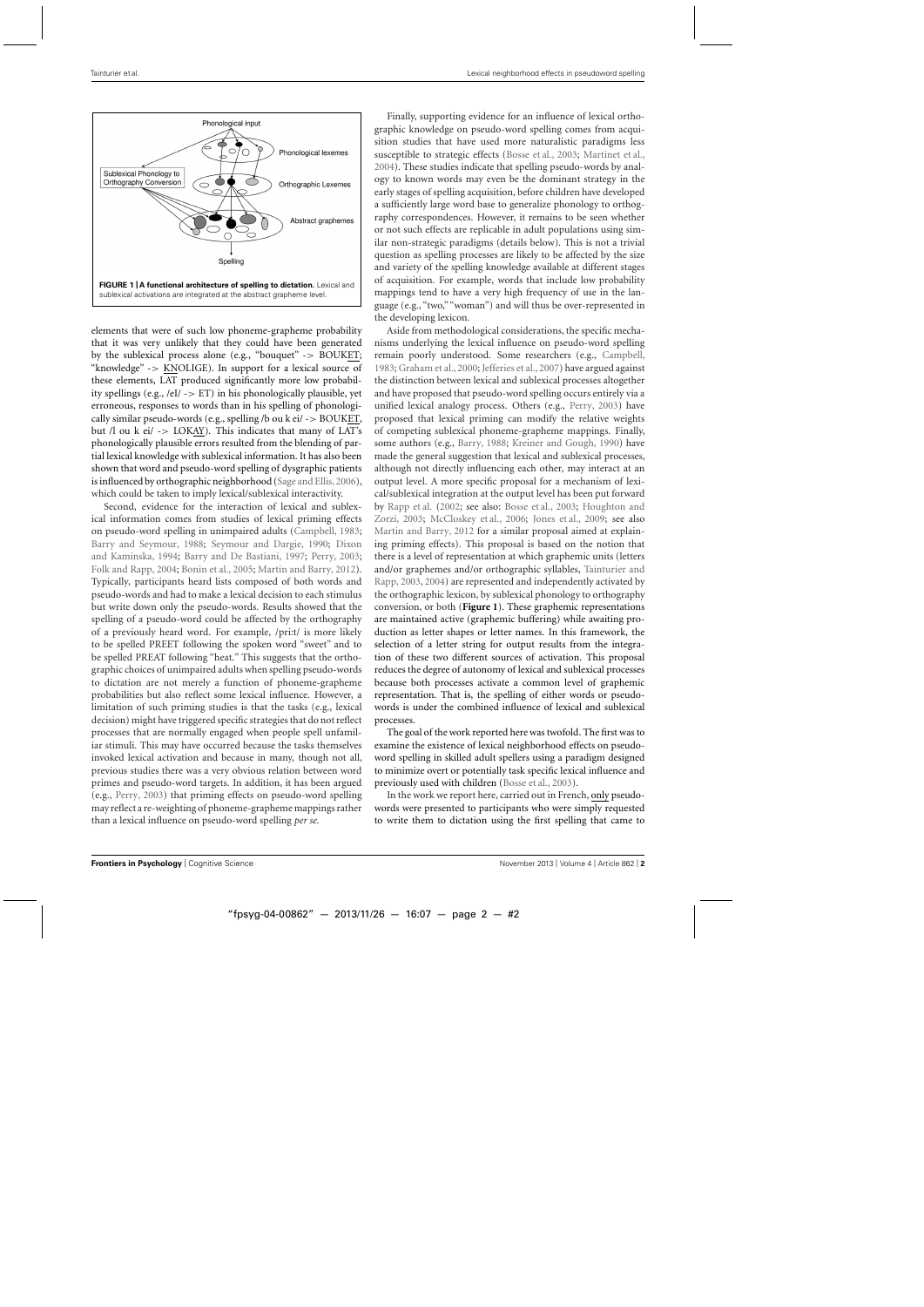mind. Unbeknownst to the participants, the pseudo-word stimuli varied according to whether or not they had a phonologically close word neighbor with a low-probability spelling. Given that spoken pseudo-words can activate their phonological word neighbors which can in turn activate their spellings (see Discussion), direct evidence for a lexical influence on pseudo-word spelling would be obtained if low-probability spellings (e.g.,  $/i \rightarrow IT$ , in French) were used more often when spelling pseudo-words with a phonological neighbor containing the low-probability spelling (e.g., /bati/ derived from "petit" (small), /pati/) than when spelling pseudo-words without close lexical neighbors (e.g., /tãzi/).

The second goal of this study was to investigate factors that may modulate the magnitude of the lexical influence on pseudo-word spelling in order to contribute to a more detailed understanding of the specific mechanisms that underpin the interaction between lexical and sublexical processes in the course of spelling. Specifically, we considered the effect of the extent of phonological similarity between a pseudo-word and its lexical neighbor, as well as the effect of the lexical frequency of the neighbors.

## **EXPERIMENT 1: LEXICAL INFLUENCE ON PSEUDO-WORD SPELLING METHODS**

## *Participants*

Twenty-nine undergraduate students of the University Pierre Mendès-France (Grenoble) participated in this experiment in exchange for course credits. All were native French speakers and reported no history of neurological disorders or dyslexia.

## *Materials*

A list of 76 stimuli was constructed which included three sets of 14 experimental and 34 filler pseudo-words. Experimental pseudowords were derived from 14 French disyllabic words (8 CV-CV, 2 CVC-CV, 2 CCV-CV, 2 CCV-CV) of medium to high frequency (mean  $= 204$  per million, range: 7–1539; from Lexique 3, [New](#page-7-0), [2006\)](#page-7-0). These source words all ended with a fairly low probability final phoneme-grapheme correspondence, that is, their spoken forms ended with phonemes which are more typically spelled differently [e.g.,  $/i/>> IT$  as in /p $\sigma$ ti/ -> "petit" (small) rather than the more typical  $/i' \rightarrow I$  as in "joli" (pretty), or  $/o/->OP$  as in  $\langle \text{siro}/\rightarrow$  "sirop" (syrup) rather than the more typical  $\langle \text{o}/\rightarrow$  EAU as in "bateau"]. Words with vowel endings were selected because this is where most spelling ambiguities occur in French. Although none of these 14 target graphemes corresponded to the highest probability mapping, they covered a range of probabilities. For instance, three different target graphemes were used for the final phoneme /a/: AT, AS, and AC with PG probabilities of 29.9, 3.6, and 1% respectively. For this phoneme, the most common written correspondence is A which therefore was not selected as a target grapheme as its use would not point to a lexical influence on pseudo-word spelling.

Three sets of pseudo-words were derived from the 14 source words by substituting one or more of their constituent phonemes other than the final target phoneme. Set one included 14 *neighbor pseudo-words*, created by substituting one phoneme only in the first syllable of each source word (e.g., /bati/ derived from "petit"/pati/). Importantly, these neighbor pseudo-words were

constructed so as to ensure that each one had no close word neighbor other than the source word. Neighbors were operationally defined as words of the same length sharing more than 50% phonemes, in the same position, with the pseudo-word. Thus, neighbor pseudo-words all had one and only one close neighbor, the source word. This ensured that the expected effect of source words on pseudo-word spelling would not be affected, or even masked, by the influence of other close word neighbors with alternate spellings. Set two consisted of 14 *phoneme control pseudo-words*, created by substituting additional phonemes so that the resulting pseudo-words ended with the same final phoneme as the source words but had no close word neighbors (e.g., /tã∞i/ derived from "petit"/p ti/). Set three included 14 *syllable control pseudo-words* which also had no close neighbors but in which the entire final syllable of the source word (rather than only the final phoneme as in Set 2) was preserved (e.g., /liti/ derived from "petit"/pati/). Finally, filler pseudo-words without neighbors were introduced to keep the proportion of neighbor pseudo-words under 20% and to vary spelling patterns. None of these included the same final phoneme as any of the experimental pseudo-words.

Assuming that the auditory presentation of a pseudo-word results in the activation of close lexical neighbors (see Discussion), this experiment will allow us to (1) examine a lexical influence on pseudo-word spelling by comparing the rate at which lowprobability target graphemes are produced for pseudo-words with and without close lexical neighbors; (2) given the possibility that the sublexical process may be sensitive to syllabic structure or encode syllabic units (e.g., [Perry et al., 2002b](#page-7-0); [Treiman et al., 2002\)](#page-7-0), a comparison of the neighbor pseudo-words with the syllable controls will allow us to verify that any observed effects are lexical in origin and not attributable to target graphemes being more likely in certain syllabic contexts. In addition, the comparison of the rate of low-probability target graphemes in syllable control pseudo-words versus phoneme control pseudo-words might reveal an influence of syllabic context.

Experimental and filler pseudo-words were mixed and divided into four lists each including 3–4 neighbor pseudo-words, 3–4 phoneme control pseudo-word, 3–4 syllable control pseudo-words and 8–9 fillers. Pseudo-words derived from the same source word never occurred in the same list.

## *Procedure*

Participants were asked to write down each dictated pseudo-word with the first spelling that came to mind. They were tested in groups and wrote their responses in a notebook, one pseudo-word per page. Two lists were dictated on the same day with a three hour interval; the remaining two lists were presented 1 week later under the same conditions.

#### **RESULTS**

The data were scored by counting the number of *target graphemes* produced in each experimental condition. For each pseudo-word, the target grapheme was the low-probability, word-final spelling used in its source word. For example, for the pseudo-words /bati/ (neighbor pseudo-word), /tãzi/ (phoneme control) and /liti/ (syllable control), all derived from "petit"/pati/, we counted how often the final phoneme /i/ was spelled using the low-probability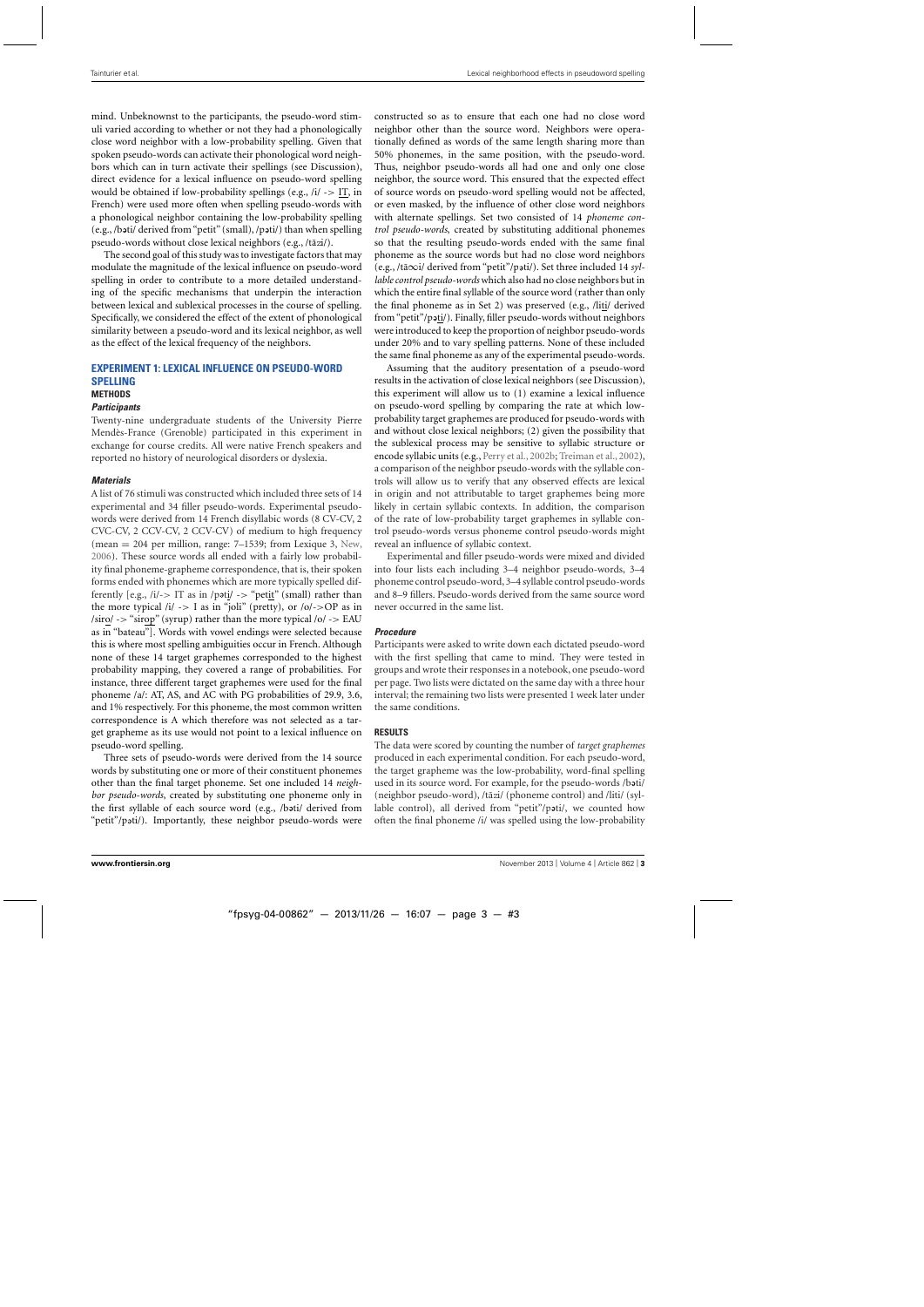

spelling-IT. For the participant analysis, the dependent variable was the total number of target spellings produced by each participant in each experimental condition. For the item analysis, the dependent variable was the total number of target spellings produced for each pseudo-word in each experimental condition. Because of the distribution of the data (non-normal, heterogeneity of variance), main effects were analyzed using Friedman (by participant) and Kruskal-Wallis (by items) tests while differences between paired conditions were examined using Wilcoxon Matched-Pairs Signed-Ranks Test (*Z*).

Results are displayed in **Figure 2**. There was an overall main effect of pseudo-word set (by participants:  $\chi^2 = 33.59$  (2),  $p < 0.000$ ; by items:  $\chi^2 = 12.25$  (2),  $p < 0.005$ ).

More specifically, and as predicted by the hypothesis of lexical/sublexical interaction, more target spellings were produced in response to neighbor pseudo-words than to either phoneme control pseudo-words (by participants:  $Z = 4.50, N = 29, p < 0.0001;$ by items:  $Z = 2.94$ ,  $N = 14$ ,  $p < 0.005$ ) or syllable control pseudowords (by participants:  $Z = 4.13$ ,  $N = 29$ ,  $p < 0.0001$ ; by items:  $Z = 2.63$ ,  $N = 14$ ,  $p < 0.01$ ). In addition, more target spellings were produced in response to syllable controls than phoneme controls, although this difference was significant only by participants  $(Z = 2.39, N = 29, p < 0.05)$  but not by items  $(Z = 1.12, N = 14,$ ns).

#### **DISCUSSION**

Experiment 1 revealed a significant lexical influence on the spelling of pseudo-words. This is reflected by the finding that low probability final graphemes were used more often when spelling pseudo-words that were close phonological neighbors of words than when spelling pseudo-words that had no such neighbor. Importantly, the results reveal that identical final syllables were spelled differently in neighbor vs. syllable control pseudo-words. This supports the prediction that the observed effect has a lexical origin and is not merely due to the target graphemes being more likely in certain syllabic contexts. There is also a trend for target spellings being more common in pseudo-words that preserve the final syllable of the source word. This effect is consistent with the view of syllables as important processing units, but should be

confirmed in future studies specifically designed to address this question.

The results can be understood if we assume that upon auditory presentation of a pseudo-word, close word neighbors are activated in the phonological lexicon. This activation propagates to orthographic forms in the orthographic lexicon which, in turn, produces activation of their constituent graphemes. The sublexical process also activates a set of candidate graphemes and, as the system settles on a response, the outputs of the sublexical and lexical processes are integrated at the grapheme level (see Introduction and **[Figure 1](#page-2-0)**). Thus, the higher rate of low probability target spellings in neighbor pseudo-words can be understood as deriving from the contribution of the lexicon, which is stronger when a close lexical neighbor becomes activated.

The second experiment aimed to replicate and extend these findings by testing further predictions that follow from our proposed account. If we are correct, the stronger activation of the lexical neighbor, the stronger its influence on pseudo-word spelling should be. We investigate the influence of two factors that are likely to boost this activation: (1) the degree of phonological similarity between pseudo-words and lexical neighbors (Experiment 2), using the number of shared phonetic features as a measure of phonological similarity (e.g., [Connine et al., 1993\)](#page-6-0) and (2) the lexical frequency of these neighbors (*post hoc* analysis combining the results of Experiments 1 and 2).

## **EXPERIMENT 2: THE INFLUENCE OF PHONOLOGICAL SIMILARITY ON THE NEIGHBORHOOD EFFECT METHODS**

#### *Participants*

Forty-two undergraduate students of the University Pierre Mendès-France (Grenoble) participated in this experiment in exchange for course credits. All were French native speakers, had no history of neurological disorders or dyslexia. None of them participated in Experiment 1.

## *Materials*

A list of 166 pseudo-word stimuli was constructed. It included three sets of 14 experimental and 124 filler pseudo-words. As in Experiment 1, experimental pseudo-words were derived from 14 source words by substituting one or more non-final phonemes. Source words were CVCV words of medium to high frequency (mean = 177 per million, range: 4–1538; from Lexique 3, [New, 2006](#page-7-0)) ending with a low probability final grapheme (e.g., "petit"/pati/). Only three of the source words used in Experiment 2 were also used in Experiment 1. Three sets of pseudo-words were derived from the 14 source words: (1) *close phonological neighbors*: 14 pseudo-words that differed from the source words by only one phonetic feature (10 differed in place of articulation and four in voicing; e.g., /bəti/ derived from "petit"/pəti/), (2) *distant phonological neighbors*: 14 pseudo-words that also differed from the source words by only one phoneme, but by two or three phonetic features (e.g., /vəti/ derived from "petit"/pəti/), and (3) no *neighbor*: 14 control pseudo-words that only shared their final phoneme with the source words (/tãzi/). These stimuli allowed us to examine the effect of small differences in sub-phonemic similarity on the activation of word neighbors. Note that in Experiment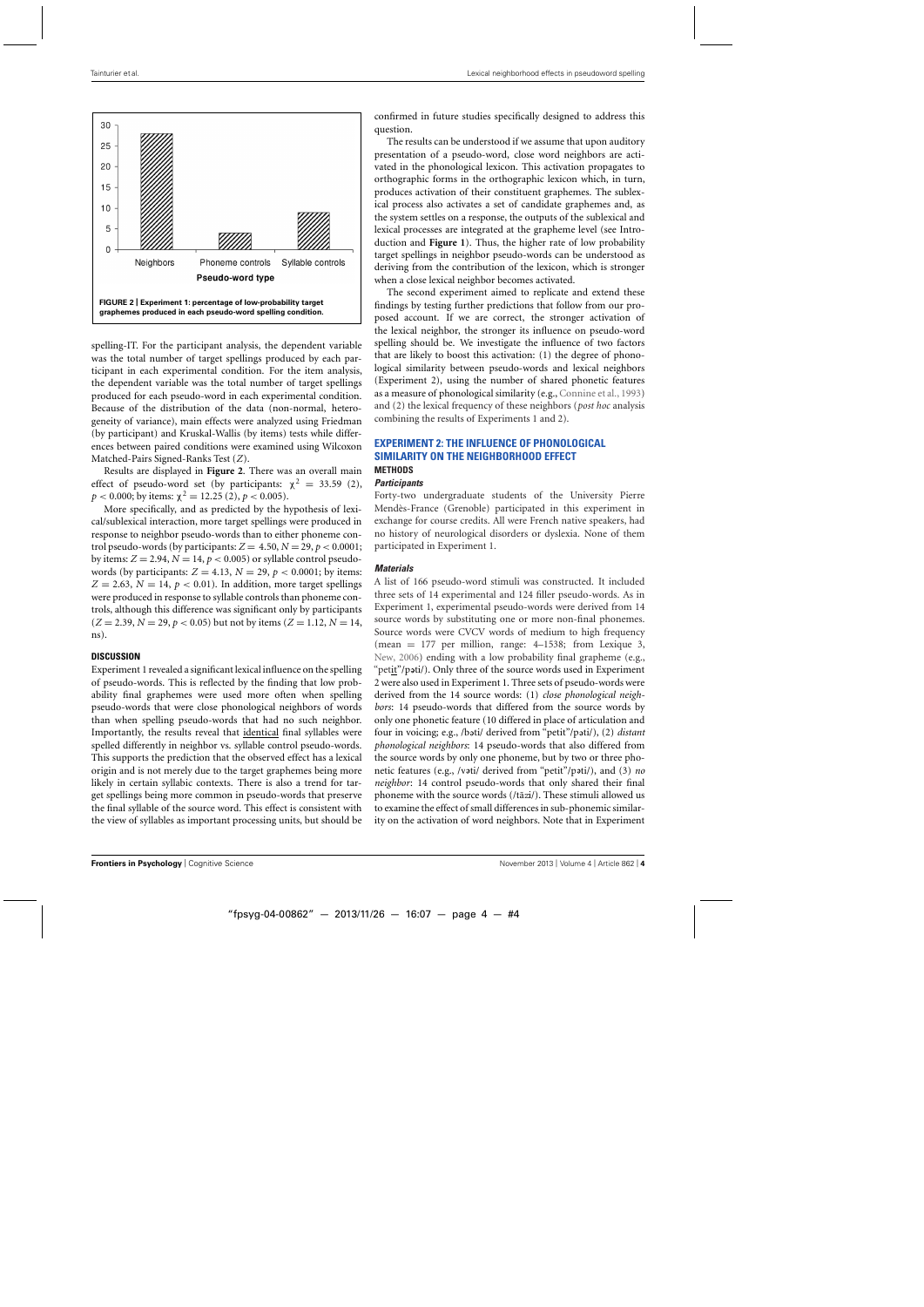1, 10/14 pseudo-words differed from the source words by only one phonetic feature and 4/14 by two features or more.

Experimental pseudo-words and fillers were mixed and divided into two lists, each containing 21 target pseudo-words (3\*7) and 62 fillers. Each list contained half of each set of pseudo-words, so that two neighbor pseudo-words derived from the same source word never occurred in the same list. At least 19 fillers occurred between two pseudo-words with an identical final phoneme.

## *Procedure*

As in Experiment 1. The two lists were dictated to the same participants in two sessions one week apart. List order was counterbalanced.

## **RESULTS AND DISCUSSION**

The results of Experiment 2 are presented in **Figure 3**. As in Experiment 1, the data were scored by counting the number of *target graphemes* produced in each experimental condition. There was an overall main effect of pseudo-word set (by participants:  $\chi^2 = 23.09$  (2),  $p < 0.001$ ; by items:  $\chi^2 = 4.28$  (2),  $p = 0.06$ , 1-tail). More target spellings were produced in response to neighbor pseudo-words than to control no-neighbor pseudo-words (by participants:  $Z = 4.43$ ,  $N = 42$ ,  $p < 0.0001$ ; by items:  $Z = 2.04$ ,  $N = 14$ ,  $p < 0.05$ ). This replicates the basic lexical neighborhood effect that was observed in Experiment 1. In addition, more target spellings were produced in response to close phonological neighbor pseudo-words (i.e., those that were only one feature away from their source word) than to more distant neighbor pseudo-words (i.e., 2–3 features away from their source word; by participants:  $Z = 3.37$ ,  $N = 42$ ,  $p < 0.001$ ; by items:  $Z = 2.32$ ,  $N = 14$ ,  $p < 0.05$ ). This supports our prediction that the strength of lexical neighborhood effects is modulated by the degree of phonological similarity between pseudo-words and lexical neighbors. Note that the difference in the production of target spellings between distant phonological neighbor pseudo-words and control pseudowords only reached significance in the analysis by participants (by



participants:  $Z = 1.97$ ,  $N = 42$ ,  $p = 0.05$ , by items:  $Z = 0.44$ ,  $N = 14$ , ns).

In summary, Experiment 2 revealed that the lexical neighborhood effect on pseudo-word spelling is sensitive to the degree of phonological similarity between pseudo-words and lexical neighbors. This might explain why several studies [\(Perry et al., 2002a;](#page-7-0) [Perry and Ziegler](#page-7-0), [2004](#page-7-0)) have failed to show an influence of body neighborhood on pseudo-word spelling. Body neighbors are words that share the same orthographic rime (body), such as "spring", "wing" and "cling". Based on the frequency of individual phoneme-grapheme mappings, a pseudo-word such as /zaIt/ would be expected to be spelled "ZITE." However, /zaIt/ has more body neighbors that use less common mappings (e.g., light, fright, might, bright, etc.) than body neighbors that use the more common mapping (bite, kite, rite etc.). Although this could increase the probability of the "ZIGHT" spelling for /zaIt/, this is not supported by the results of Perry and collaborators. Although body neighborhood is a variable that is related to lexical neighborhood as we have defined it, body neighbors may differ from one another by up to three phonemes (i.e., the number of phonemes that can form a syllable onset). Overall, the degree of phonological similarity between body neighbors and pseudo-word stimuli may not be sufficient to generate an observable influence on pseudo-word spelling.

## *POST HOC* **ANALYSIS: THE INFLUENCE OF LEXICAL FREQUENCY ON THE NEIGHBORHOOD EFFECT**

To examine the influence of lexical frequency on the magnitude of the lexical contribution to pseudo-word spelling, we measured the degree of correlation between the log frequency of the source words and the mean number of target spellings produced in response to neighbor pseudo-words. In order for the analysis to include a suitable number of items, we combined data from the neighbor pseudo-word condition of Experiment 1 and the close neighbor pseudo-word condition of Experiment 2, for a total of 28 words. The analysis revealed a significant correlation between the  $log<sup>10</sup>$  lexical frequency of the source words and the number of low-probability target graphemes produced ( $N = 28$ ,  $r = 0.52$ ;  $r^2 = 0.26$ ,  $t = 2.83$ ,  $p = 0.005$ ), suggesting that high frequency lexical neighbors have a greater influence on pseudo-word spelling than lower frequency ones.

## **GENERAL DISCUSSION**

The data reported in this paper are the first to demonstrate a clear lexical influence on pseudo-word spelling in unimpaired adults in a paradigm that minimizes the likelihood of an overt recruitment of lexical processes. Our findings offer direct evidence that strengthen earlier empirical reports of lexical priming effects on pseudo-word spelling, extend results obtained with children, and challenge the view that lexical and sublexical spelling processes are strictly independent.

To account for the lexical neighborhood effect observed in this study, we have proposed that, upon hearing pseudo-words, close neighbors are activated in the phonological lexicon. This in turn activates the spellings of these word neighbors. The notion that spoken stimuli (words or pseudo-words) activate the representations of their phonological neighbors is well accepted in the spoken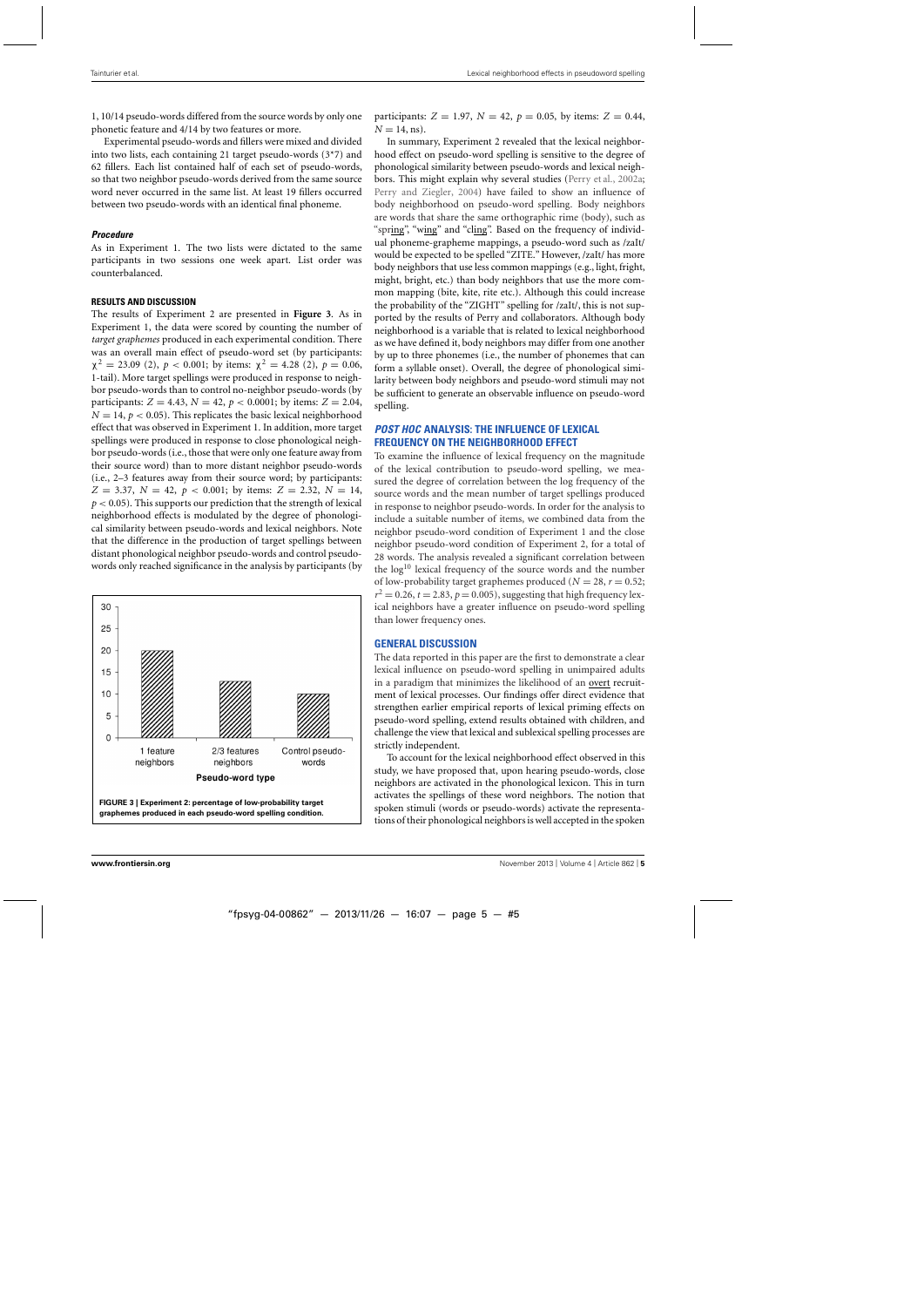<span id="page-6-0"></span>word recognition literature (for a review see: [Gow](#page-7-0), [2012](#page-7-0)). Consistent with the results of Experiment 2, Connine et al. (1993) have shown that pseudo-words can prime phonological word neighbors as long as the phonological distance between the two does not exceed one or two phonetic features (see also: [Milberg et al.](#page-7-0), [1988;](#page-7-0) [Marslen-Wilson et al., 1996](#page-7-0); [Frisch et al.](#page-7-0), [2000;](#page-7-0) Bölte and Coenen, 2002; [Saito et al.](#page-7-0), [2003](#page-7-0); [Raettig and Kotz, 2008;](#page-7-0) [Gow](#page-7-0), [2012\)](#page-7-0). The claim that lexical orthography may be automatically activated during spoken word processing is also supported by a variety of studies (e.g., [Whatmough et al., 1999](#page-7-0); [Ziegler et al.](#page-7-0), [2003;](#page-7-0) [Ventura et al.](#page-7-0), [2004\)](#page-7-0). In this study, we have extended the implications of these claims to the context of spelling to dictation, and have adopted the further assumption that both lexical and sublexical processes, operating in parallel, activate a common set of graphemes (see also: [Tainturier and Rapp, 2001,](#page-7-0) [2004](#page-7-0); Rapp et al., [2002](#page-7-0); Bosse et al., 2003; [Bonin and Delattre, 2010;](#page-7-0) Purcell et al., [2011;](#page-7-0) [Martin and Barry](#page-7-0), [2012](#page-7-0); [Roux et al.](#page-7-0), [2013](#page-7-0)). The sublexical system activates various graphemic units as a function of the relative frequency/probability of the phonology to orthography mappings in the language and these compete for selection with one another as well as with the graphemes activated by the lexical system. If, as we have observed, a pseudo-word has a close lexical neighbor with a low probability phoneme-grapheme correspondence then this grapheme is more likely to be a successful competitor than in the case of a pseudo-word that has no such neighbor. This supports our proposal that, as information from these two processes is integrated, the build-up of lexical activation is sufficient to exert an influence on pseudo-word spelling (for a discussion of the computational purposes served by lexical-sublexical integration at this level, see: [Folk et al.](#page-7-0), [2002;](#page-7-0) [Houghton and Zorzi, 2003](#page-7-0)).

Our proposal assumes that the lexical influence affects the selection of abstract graphemes for production. However, as indicated in the Section "Introduction," past studies have suggested that the lexical priming may be understood as the result of lexically driven modification of the relative weights of competing sublexical phoneme-grapheme mappings [\(Perry](#page-7-0), [2003](#page-7-0)). While this may indeed take place under certain experimental conditions and contribute to the learning and updating of phoneme-grapheme mapping frequencies, it is unlikely to have played a significant role in the results we have reported. This is because, in the paradigm we have adopted, no word stimuli are presented and, therefore, it is unclear how a lexically generated outcome would have modified the sublexical weightings of phoneme-grapheme options prior to the sublexical processing of the pseudo-word stimulus. In fact, our proposal can account for both the findings we report as well as at least some of the lexical priming effects that have been observed in previous paradigms without positing a re-weighting mechanism. This is because the presentation of a closely related pseudo-word target stimulus following the presentation of a word prime would lead to the re-activation of the spelling of the word prime. This would increase the likelihood that the pseudo-word would be spelled by analogy to the prime without a need to posit a prior re-weighting of phoneme-grapheme mappings as the source of the priming effect. Hence, the paradigm we have used is a more powerful way of measuring lexical influence on pseudoword spelling than is the priming paradigm. In sum, while it is

likely that a re-weighting of phoneme-grapheme correspondences occurs under certain circumstances, it is unlikely to account for the results we have reported here and it is certainly not required to explain previous results.

It is quite possible that the results we have reported here could be accommodated within other architectures of the spelling process, including frameworks that do not assume an explicit lexical-sublexical distinction (e.g., [Graham et al.](#page-7-0), [1997,](#page-7-0) [2000;](#page-7-0) [Patterson and Lambon Ralph](#page-7-0), [1999](#page-7-0)). However, it is beyond the scope of this paper to discuss this issue in detail and we refer the interested reader to the discussions of this question by Bosse et al. (2003), Folk and colleagues [\(Folk et al.](#page-7-0), [2002;](#page-7-0) Folk and Rapp, 2004; [Jones et al.](#page-7-0), [2009](#page-7-0)) and a lively debate by [Rapcsak et al.](#page-7-0) [\(2007](#page-7-0)) in support of the dual process explanation.

In summary, although the details of lexical-sublexical integration remain to be specified (but see [Houghton and Zorzi, 2003](#page-7-0), for a possible computational implementation) our results clearly indicate that the phonological similarity between a pseudo-word and its lexical neighbor as well as the neighbor's lexical frequency affect the strength of the lexical contribution to the spelling of the pseudo-word. Thus, these results provide constraints on our understanding of the processes that interact in producing spellings for both familiar and unfamiliar words.

#### **REFERENCES**

- Barry, C. (1988). Modelling assembled spelling: convergence of data from normal subjects and "surface" dysgraphia. *Cortex* 24, 339–346. doi: 10.1016/S0010- 9452(88)80042-X
- Barry, C., and De Bastiani, P. (1997). Lexical priming of nonword spelling in the regular orthography of Italian. *Read. Writ.* 9, 499–517. doi: 10.1023/A:1007907431371
- Barry, C., and Seymour, P. H. K. (1988). Lexical priming and sound-to-spelling contingency effects in nonword spelling. *Q. J. Exp. Psychol. A.* 40, 5–40. doi: 10.1080/14640748808402280
- Baxter, D. M., and Warrington, E. K. (1987). Transcoding sound to spelling: single or multiple sound unit correspondence? *Cortex* 23, 11–28. doi: 10.1016/S0010- 9452(87)80016-3
- Bölte, J., and Coenen, E. (2002). Is phonological information mapped onto semantic information in a one-to-one manner? *Brain Lang*. 81, 384–397. doi: 10.1006/brln.2001.2532
- Bonin, P., Collay, S., Fayol, M., and Meot, A. (2005). Attentional strategic control over nonlexical and lexical processing in written spelling to dictation in adults. *Mem. Cognit.* 33, 59–75. doi: 10.3758/BF03195297
- Bonin, P., and Delattre, M. (2010). The sublexical conversion procedure in spelling to dictation. *Annee Psychol.* 110, 495–516. doi: 10.4074/S000350331000401X
- Bosse, M. L., Valdois, S., and Tainturier, M. J. (2003). Analogy without priming in early spelling development. *Read. Writ.* 16, 693–716. doi: 10.1023/A:1025883815395
- Campbell, R. (1983). Writing nonwords to dictation. *Brain Lang.* 19, 153–178. doi: 10.1016/0093-934X(83)90061-5
- Connine, C. M., Blasko, D. G., and Titone, D. (1993). Do the beginnings of spoken words have a special status in auditory word recognition? *J. Mem. Lang*. 32, 193–210. doi: 10.1006/jmla.1993.1011
- Dixon, M., and Kaminska, Z. (1994). Casting a spell with witches and broomsticks direct and associative influences on nonword orthography. *Eur. J. Cogn. Psychol.* 6, 383–398. doi: 10.1080/09541449408406521
- Folk, J. R., and Jones, A. C. (2004). The purpose of lexical/sublexical interaction during spelling: further evidence from dysgraphia and articulatory suppression. *Neurocase* 10, 65–69. doi: 10.1080/13554790490960512
- Folk, J. R., and Rapp, B. (2004). Interaction of lexical and sublexical information in spelling: evidence from nonword priming. *Appl. Psycholinguist.* 25, 565–585. doi: 10.1017/S0142716404001274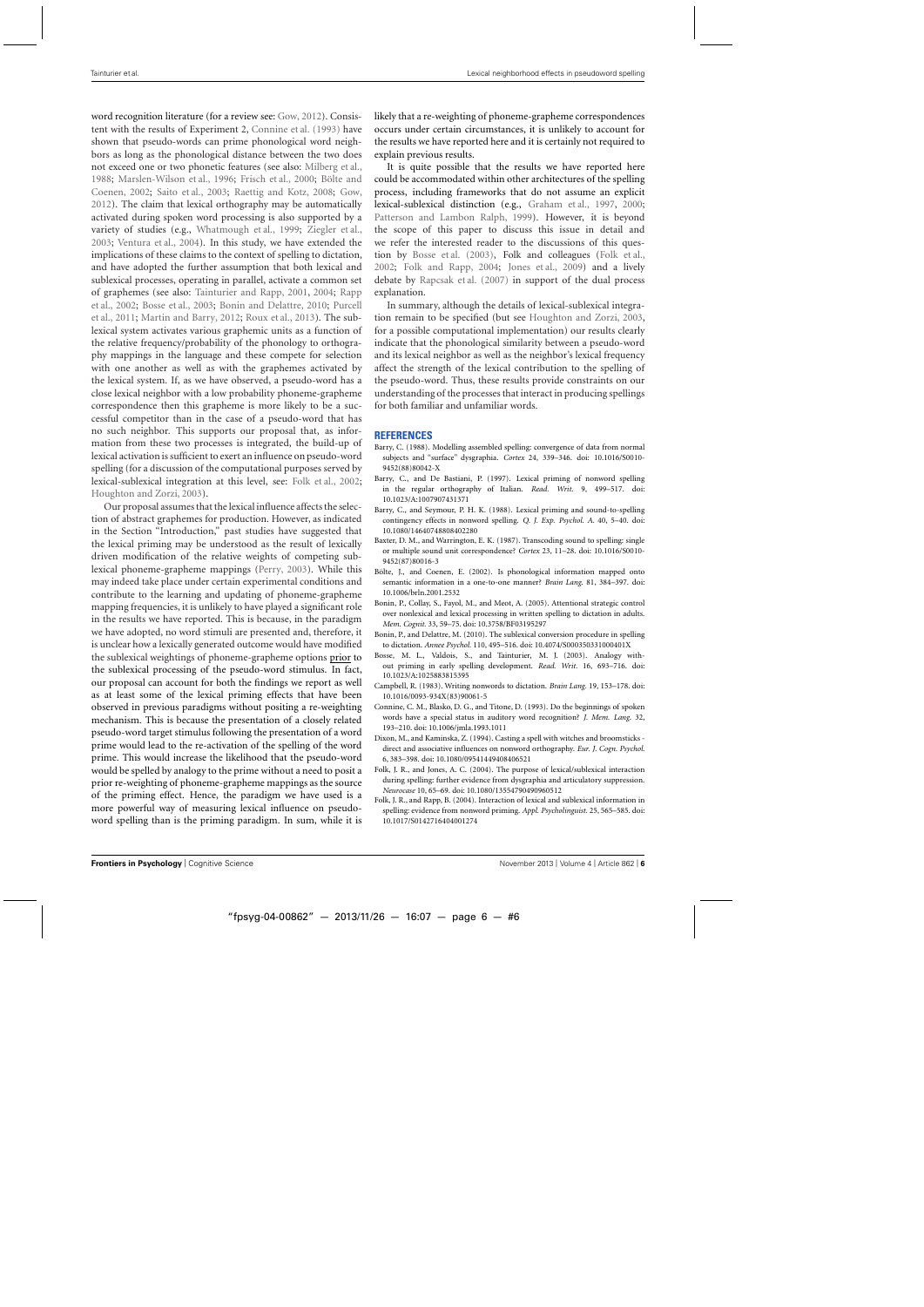- <span id="page-7-0"></span>Folk, J. R., Rapp, B., and Goldrick, M. (2002). The interaction of lexical and sublexical information in spelling: what's the point? *Cogn. Neuropsychol*. 19, 653–671. doi: 10.1080/02643290244000184
- Frisch, S. A., Large, N. R., and Pisoni, D. B. (2000). Perception of wordlikeness: effects of segment probability and length on the processing of nonwords. *J. Mem. Lang.* 42, 481–496. doi: 10.1006/jmla.1999.2692
- Fry, E. (2004). Phonics: a large phoneme grapheme frequency count revised. *J. Lit. Res*. 36, 85–98. doi: 10.1207/s15548430jlr3601\_5
- Gow, D. W. Jr. (2012). The cortical organization of lexical knowledge: a dual lexicon model of spoken language processing. *Brain Lang.* 121, 273–288. doi: 10.1016/j.bandl.2012.03.005
- Graham, N. L., Patterson, K., and Hodges, J. R. (1997). Progressive dysgraphia: co-occurrence of central and peripheral impairments. *Cogn. Neuropsychol.* 14, 975–1005. doi: 10.1080/026432997381321
- Graham, N. L., Patterson, K., and Hodges, J. R. (2000). The impact of semantic memory impairment on spelling: evidence from semantic dementia. *Neuropsychologia* 38, 143–163. doi: 10.1016/S0028-3932(99)00060-3
- Hanna, P. R., Hanna, J. S., Hodges, R. E., and Rudorf, E. A. (1966). *Phonemegrapheme Correspondences as Clues to Spelling Improvement*. Washington, DC: United States Office of Education Cooperative Research.
- Hillis, A. E., and Caramazza, A. (1991). Mechanisms for accessing lexical representations for output: evidence from a category-specific semantic deficit. *Brain Lang.* 40, 106–144. doi: 10.1016/0093-934X(91)90119-L
- Hillis, A. E., Rapp, B. C., and Caramazza, A. (1999). When a rose is a rose in speech but a tulip in writing. *Cortex* 35, 337–356. doi: 10.1016/S0010-9452(08)70804-9
- Houghton, G., and Zorzi, M. (2003). Normal and impaired spelling in a connectionist dual-route architecture. *Cogn. Neuropsychol.* 20, 115–162. doi: 10.1080/02643290242000871
- Jefferies, E., Sage, K., and Lambon Ralph, M. A. (2007). Do deep dyslexia, dysphasia and dysgraphia share a common phonological impairment? *Neuropsychologia* 45, 1553–1570. doi: 10.1016/j.neuropsychologia.2006.12.002
- Jones, A., Folk, J., and Rapp, B. (2009). All letters are not equal: subgraphemic texture in orthographic working memory. *J. Exp. Psychol. Learn. Mem. Cogn.* 35, 1389–1402. doi: 10.1037/a0017042
- Kreiner, D. S., and Gough, P. B. (1990). Two ideas about spelling: rules and word-specific memory. *J. Mem. Lang.* 29, 103–118. doi: 10.1016/0749-596X(90) 90012-O
- Laiacona, M., Capitani, E., Zonca, G., Scola, I., Saletta, P., and Luzzatti, C. (2009). Integration of lexical and sublexical processing in the spelling of regular words: a multiple single-case study in Italian dysgraphic patients. *Cortex* 45, 804–815. doi: 10.1016/j.cortex.2008.10.011
- Marslen-Wilson, W., Moss, H. E., and Vanhalen, S. (1996). Perceptual distance and competition in lexical access. *J. Exp. Psychol. Hum. Percept. Perform.* 22, 1376–1392. doi: 10.1037/0096-1523.22.6.1376
- Martin, D. H., and Barry, C. (2012). Writing nonsense: the interaction between lexical and sublexical knowledge in the priming of nonword spelling. *Psychon. Bull. Rev.* 19, 691–698. doi: 10.3758/s13423-012-0261-7
- Martinet, C., Valdois, S., and Fayol, M. (2004). Lexical orthographic knowledge develops from the beginning of literacy acquisition. *Cognition* 91, B11-22. doi: 10.1016/j.cognition.2003.09.002
- McCloskey, M., Macaruso, P., and Rapp, B. (2006). Grapheme-to-lexeme feedback in the spelling system: evidence from a dysgraphic patient. *Cogn. Neuropsychol.* 23, 278–307. doi: 10.1080/02643290442000518
- Miceli, G., Capasso, R., and Caramazza, A. (1994). The interaction of lexical and sublexical processes in reading, writing and repetition. *Neuropsychologia* 32, 317– 333. doi: 10.1016/0028-3932(94)90134-1
- Miceli, G., Capasso, R., and Caramazza, A. (1999). Sublexical conversion procedures and the interaction of phonological and orthographic lexical forms. *Cogn. Neuropsychol.* 16, 557–572. doi: 10.1080/ 026432999380726
- Milberg,W., Blumstein, S., and Dworetzky, B. (1988). Phonological factors in lexical access – evidence from an auditory lexical decision task. *Bull. Psychon. Soc.* 26, 305–308.
- New, B. (2006). "Lexique 3: une nouvelle base de données lexicales," in *Actes de la Conférence Traitement Automatique des Langues Naturelles (TALN 2006)*, avril 2006, Louvain, Belgique.
- Patterson, K., and Lambon Ralph, M. A. (1999). Selective disorders of reading? *Curr. Opin. Neurobiol*. 9, 235–239. doi: 10.1016/S0959-4388(99)80033-6
- Perry, C. (2003). Priming the rules of spelling. *Q. J. Exp. Psychol. A.* 56, 515–530. doi: 10.1080/02724980244000512
- Perry, C., and Ziegler, J. C. (2004). Beyond the two-strategy model of skilled spelling: effects of consistency, grain size, and orthographic redundancy. *Q. J. Exp. Psychol. A.* 57, 325–356. doi: 10.1080/02724980343000323
- Perry, C., Ziegler, J. C., and Coltheart, M. (2002a). A dissociation between orthographic awareness and spelling production. *Appl. Psycholinguist.* 23, 43–73. doi: 10.1017/S0142716402000036
- Perry, C., Ziegler, J. C., and Coltheart, M. (2002b). How predictable is spelling? Developing and testing metrics of phoneme-grapheme contingency. *Q. J. Exp. Psychol. A.* 55, 897–915. doi: 10.1080/02724980143000640
- Purcell, J. J., Turkeltaub, P. E., Eden, G. F., and Rapp, B. (2011). Examining the central and peripheral processes of written word production through meta-analysis. *Front. Psychol.* 2:239. doi: 10.3389/fpsyg.2011.00239
- Raettig, T., and Kotz, S. A. (2008). Auditory processing of different types of pseudo-words: an event-related fMRI study. *Neuroimage* 39, 1420–1428. doi: 10.1016/j.neuroimage.2007.09.030
- Rapcsak, S. Z., Henry, M. L., Teague, S. L., Carnahan, S. D., and Beeson, P. M. (2007). Do dual-route models accurately predict reading and spelling performance in individuals with acquired alexia and agraphia? *Neuropsychologia* 45, 2519–2524. doi: 10.1016/j.neuropsychologia.2007.03.019
- Rapp, B., Epstein, C., and Tainturier, M. J. (2002). The integration of information across lexical and sublexical processes in spelling. *Cogn. Neuropsychol.* 19, 1–29. doi: 10.1080/0264329014300060
- Roux, S., Mckeeff, T. J., Grosjacques, G., Afonso, O., and Kandel, S. (2013). The interaction between central and peripheral processes in handwriting production. *Cognition* 127, 235–241. doi: 10.1016/j.cognition.2012.12.009
- Sage, K., and Ellis, A. W. (2006). Using orthographic neighbours to treat a case of graphemic buffer disorder. *Aphasiology* 20, 851–870. doi: 10.1080/02687030600738945
- Saito, A., Yoshimura, T., Itakura, T., and Lambon Ralph, M. A. (2003). Demonstrating a wordlikeness effect on nonword repetition performance in a conduction aphasic patient. *Brain Lang.* 85, 222–230. doi: 10.1016/S0093-934X(02)00589-8
- Sanders, R. J., and Caramazza, A. (1990). Operation of the phoneme-to-grapheme conversion mechanism in a brain injured patient. *Read. Writ.* 2, 61–82. doi: 10.1007/BF00383374
- Seymour, P. H. K., and Dargie, A. (1990). Associative priming and orthographic choice in nonword spelling. *Eur. J. Cogn. Psychol.* 2, 395–410. doi: 10.1080/09541449008406215
- Tainturier, M. J., and Rapp, B. (2001). "The spelling process," in *The Handbook of Cognitive Neuropsychology: What Deficits Reveal About the Human Mind*, ed. B. Rapp (Philadelphia, PA: Psychology Press).
- Tainturier, M. J., and Rapp, B. (2003). Is a single graphemic buffer used in reading and spelling? *Aphasiology* 17, 537–562. doi: 10.1080/02687030344000021
- Tainturier, M. J., and Rapp, B. (2004). Complex graphemes as functional spelling units: evidence from acquired dysgraphia. *Neurocase* 10, 122–131. doi:10.1080/13554790409609943
- Treiman, R., Kessler, B., and Bick, S. (2002). Context sensitivity in the spelling of English vowels. *J. Mem. Lang.* 47, 448–468. doi: 10.1016/S0749-596X(02)00010-4
- Ventura, P., Morais, J., Pattamadilok, C., and Kolinsky, R. (2004). The locus of the orthographic consistency effect in auditory word recognition. *Lang. Cogn. Process.* 19, 57–95. doi: 10.1080/01690960344000134
- Whatmough, C., Arguin, M., and Bub, D. (1999). Cross-modal priming evidence for phonology-to-orthography activation in visual word recognition. *Brain Lang.* 66, 275–293. doi: 10.1006/brln.1998.1996
- Ziegler, J. C., Muneaux, M., and Grainger, J. (2003). Neighborhood effects in auditory word recognition: phonological competition and orthographic facilitation. *J. Mem. Lang*. 48, 779–793. doi: 10.1016/S0749-596X(03)00006-8

**Conflict of Interest Statement:** The authors declare that the research was conducted in the absence of any commercial or financial relationships that could be construed as a potential conflict of interest.

*Received: 01 July 2013; accepted: 30 October 2013; published online: 28 November 2013.*

*Citation: Tainturier M-J, Bosse M-L, Roberts DJ, Valdois S and Rapp B (2013) Lexical neighborhood effects in pseudoword spelling. Front. Psychol. 4:862. [doi:](http://dx.doi.org/10.3389/fpsyg.2013.00862) [10.3389/fpsyg.2013.00862](http://dx.doi.org/10.3389/fpsyg.2013.00862)*